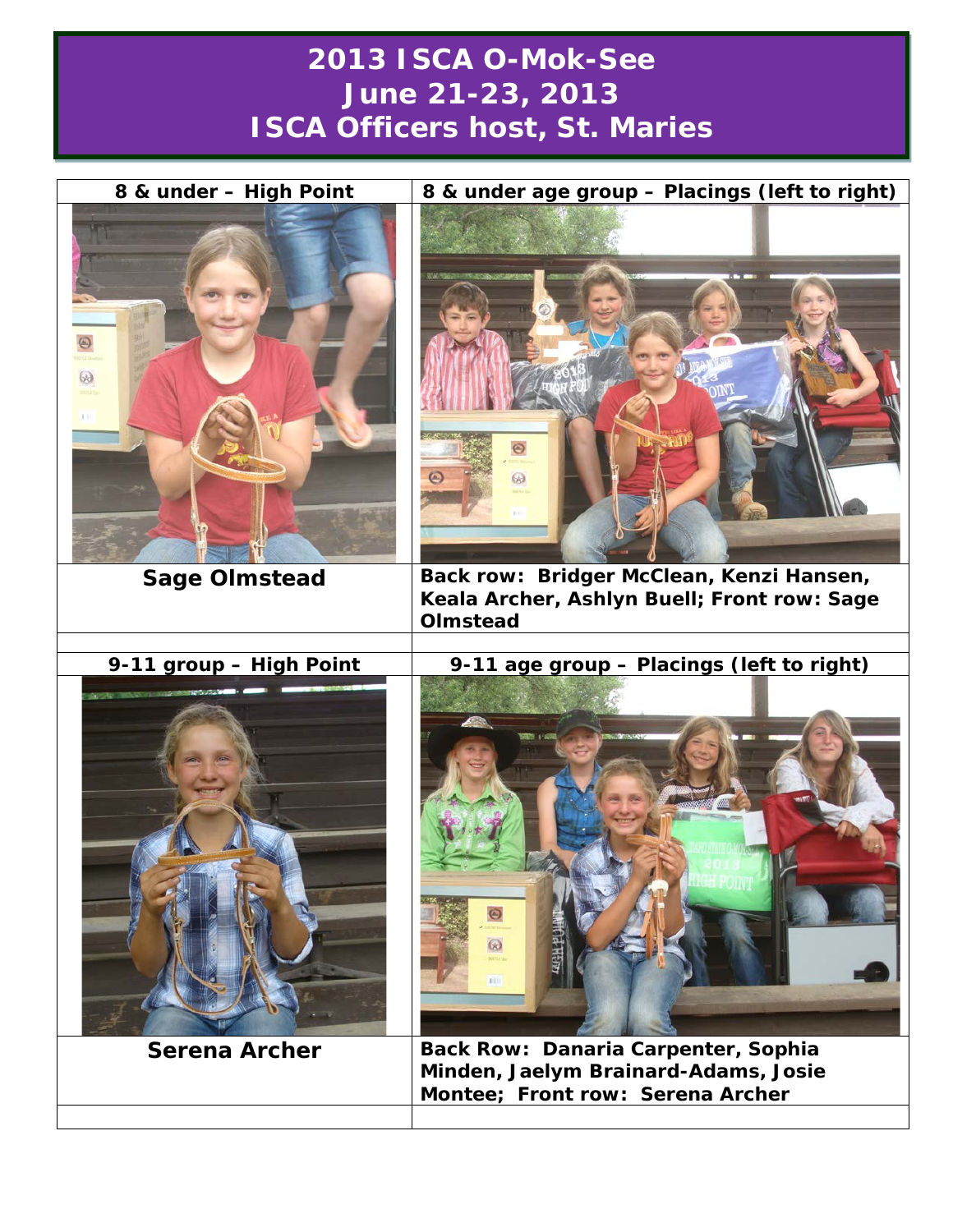| 12-15 group - High Point                 | 12-15 age group - Placings (left to right)<br>as coreena                                                   |
|------------------------------------------|------------------------------------------------------------------------------------------------------------|
| <b>Callie Ackerman</b>                   | Back row: Maddie Moore, McKayla Morgan,<br>Courtney Stockman, Hunter Bisaro; Front<br>row: Callie Ackerman |
| 16-24 women group -<br><b>High Point</b> | 16-24 women age group - Placings<br>(left to right)                                                        |
| <b>STATE IN THE 2</b>                    | ⊛                                                                                                          |
| <b>Natasha Storro</b>                    | Back row: Cheyenne Brisson, Kristina<br>Halvorsen, Terrin Loe, Josie Hagan; Front<br>row: Natasha Storro   |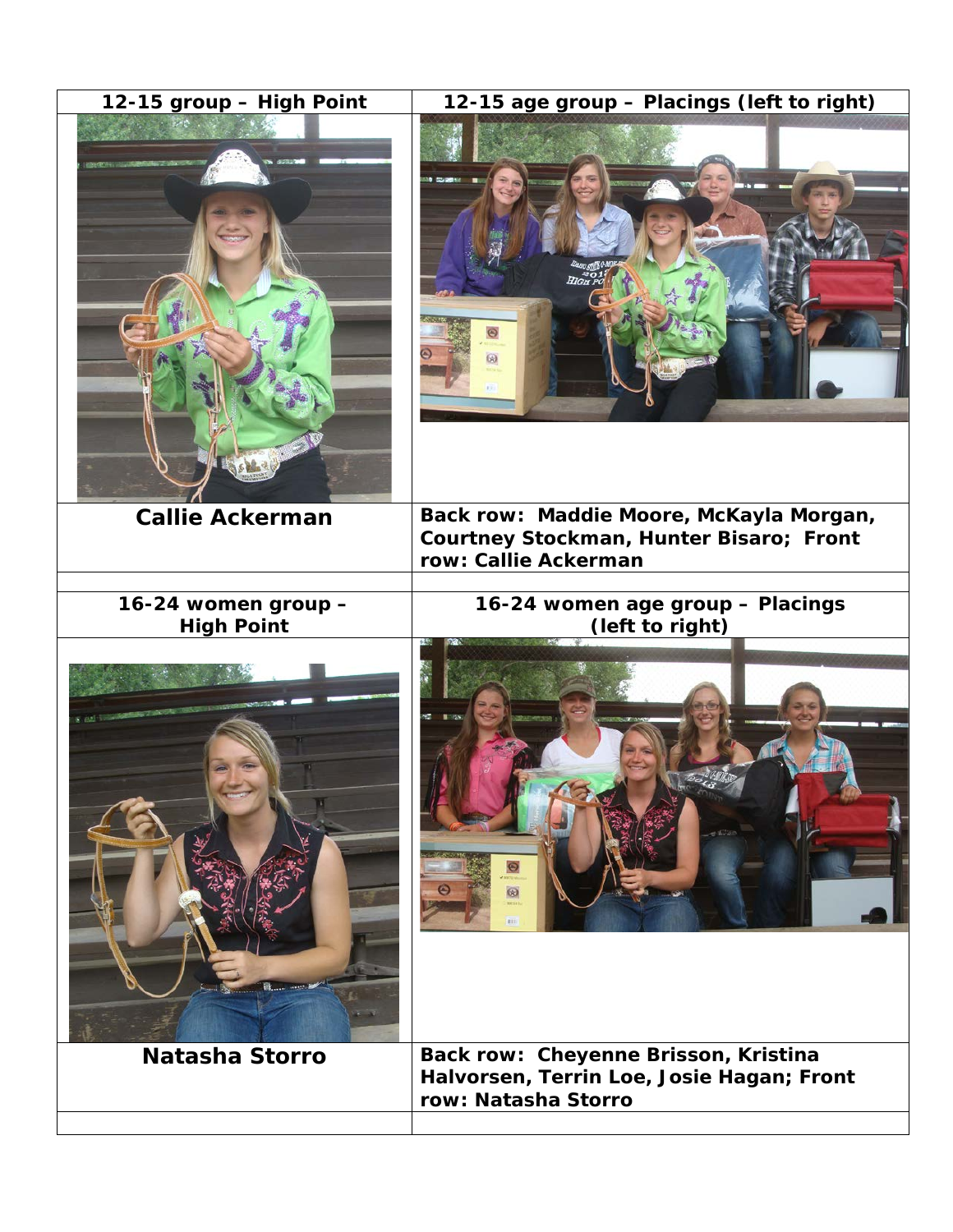| 16-39 men group - High Point             | 16-39 men age group - Placings<br>(left to right)                                                                  |
|------------------------------------------|--------------------------------------------------------------------------------------------------------------------|
|                                          | <b>HIGH POINT</b>                                                                                                  |
| <b>Mitch Hymas</b>                       | Back row: Justin Griffey, Tyler Westbrook,<br>Kyle Hoodenpyle, Chris ONeill; Front row:<br><b>Mitch Hymas</b>      |
|                                          |                                                                                                                    |
| 25-39 women group - High<br><b>Point</b> | 25-39 women age group - Placings<br>(left to right)<br>ω                                                           |
| <b>Amber Coberly</b>                     | <b>Back row: Stephanie Latimer, Jessi</b><br>Dammerman, tammy Olmstead, Joleen<br>Larsen; Front row: Amber Coberly |